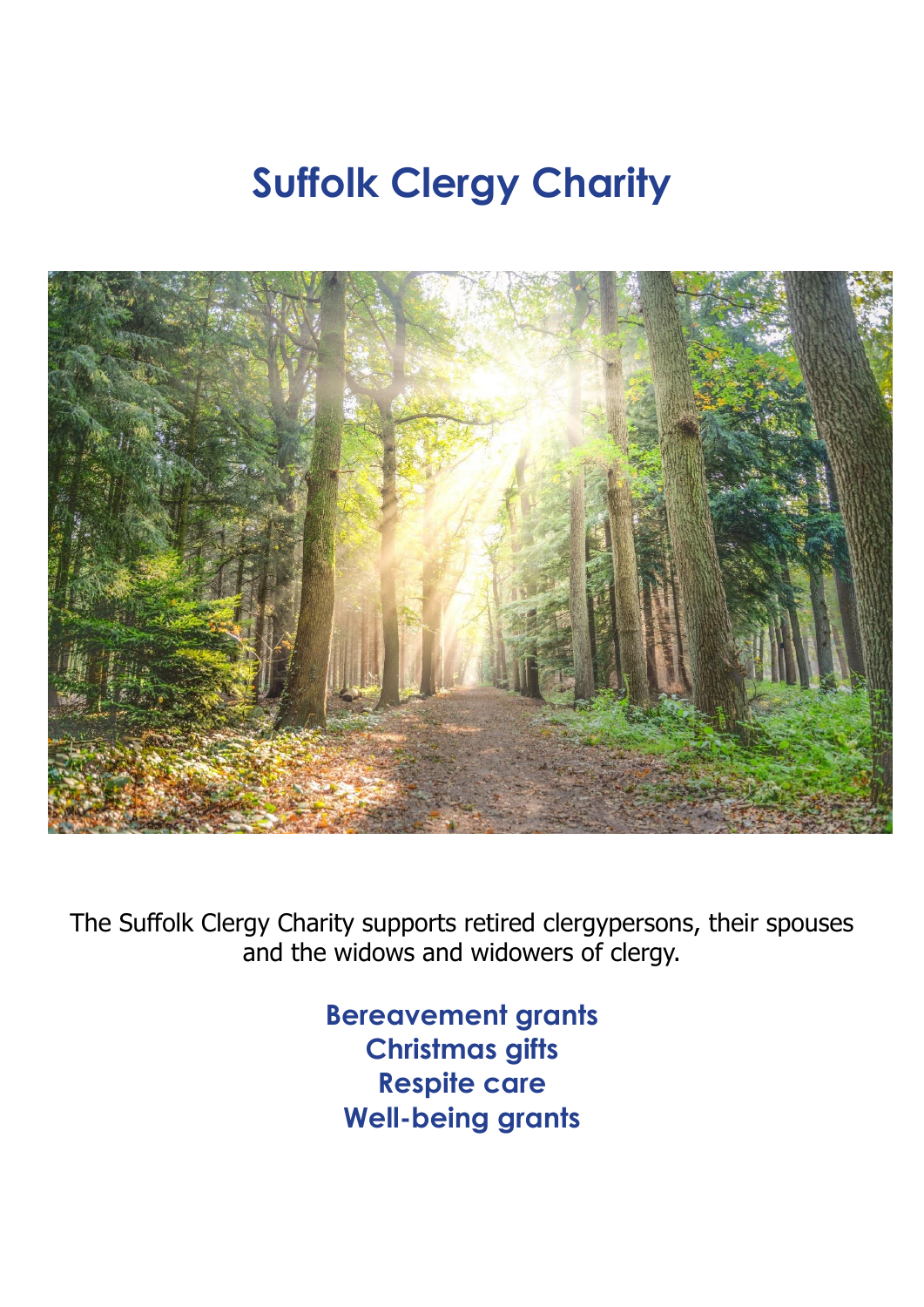Do you know a retired clergyperson, or the widow or widower of a clergyperson, whether retired or not, worried about repairs or unexpected living costs? The Suffolk Clergy Charity gives support to those individuals by offering help for everyday needs.

In retirement not all clergy, or their widows and widowers, have the resources to deal with unexpected financial demands on their savings.

Our Charity is here to help those most in need.

## **Bereavement grants**

The Charity offers bereavement grants to widows and widowers of clergy. If you know of someone who could receive this grant, please give their details to the Diocesan Clergy Widows Officers, by emailing [suffolkclergycharity@cofesuffolk.org](mailto:suffolkclergycharity@cofesuffolk.org)

# **Christmas gifts**

The Charity distributes a gift to known clergy widows and widowers at Christmas time. Should you wish to receive this gesture of thanks, please give your details to the Diocesan Clergy Widow Officers, by emailing [suffolkclergycharity@cofesuffolk.org](mailto:suffolkclergycharity@cofesuffolk.org)

## **Respite care**

We also have access to accommodation, provided by the Mothers' Union, available for short-term relief that may be suitable for some. For more information please email: [suffolkclergycharity@cofesuffolk.org](mailto:suffolkclergycharity@cofesuffolk.org)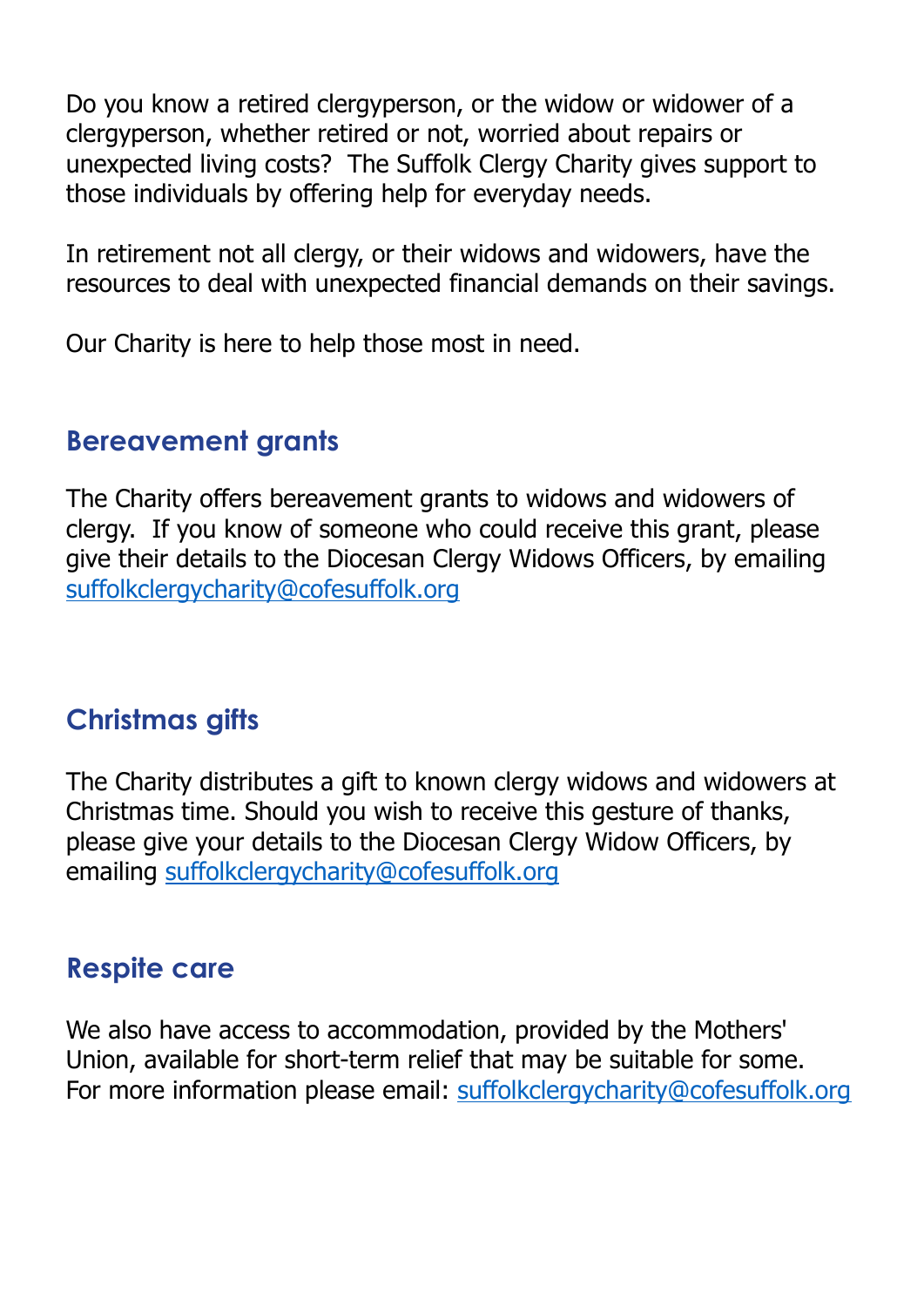# **Well-being grants**

- It might be adapting your home with necessary aids and equipment to cope with disability.
- It could be essential car repairs so you can remain independent.
- It may be upgrading a heating system or carrying out some decorating when there are risks to your health and safety.

These are just some of the many reasons why you can turn to our Charity for help.

We offer a listening ear that is backed by a history of making small grants swiftly and confidentially to those in need.

Our means-tested grants are available following a one-to-one discussion with one of our Trustees. You will be asked to declare your income and savings and this information will be held in confidence.

The Trustees review and judge each case on its own merits and in most cases, we will consider granting up to 50% of each application.

## **Who can apply for support?**

You can apply if you or your spouse served at any time as an Ordained Anglican Minister within the Diocese of St Edmundsbury and Ipswich or are now resident in the Diocese, irrespective of where such service was given, then the Charity would be pleased to hear from you and offer whatever help it can.

If you are a dependent of a deceased clergyperson who has complied with the conditions outlined above, you may also be eligible.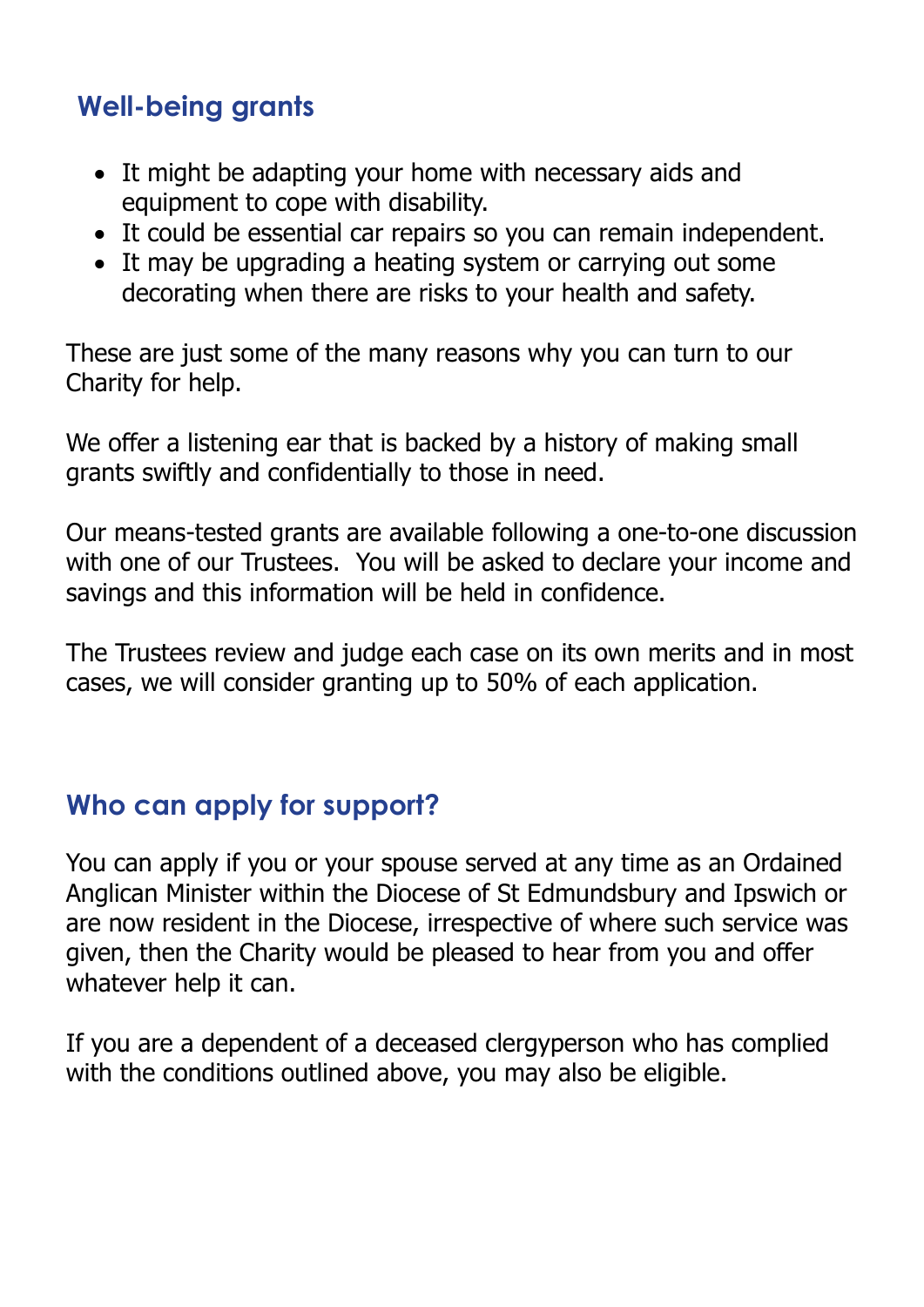## **How do I apply?**

The first step is to request a one-to-one discussion with one of our Trustees, by completing the form in this leaflet or downloading a copy from our website.

Please send the form in hard copy marked 'Private and Confidential' to:

Suffolk Clergy Charity St Nicholas Centre, 4 Cutler Street, Ipswich IP1 1UQ

or in electronic format, please email your application to: [suffolkclergycharity@cofesuffolk.org](mailto:suffolkclergycharity@cofesuffolk.org)

Further information is also available from your Archdeacon, the Diocesan Retired Clergy Officer, the Diocesan Clergy Widows Officers or your local Diocesan Deanery Retired Clergy Representative. They will refer your enquiry to one of our Trustees.

## **Our responsibility**

Please be assured that the Charity sees its responsibility to provide support for any retired clergy and their spouses as an aspect of the wider church's work of duty and care.

Where we can do so, we wish to express our continuing gratitude for the service of clergy within our Diocese, seeking to alleviate any current hardship and reduce any worries the future might bring you.

Although the Charity only meets three times a year we will endeavour to deal with urgent applications as immediately as we can outside those occasions.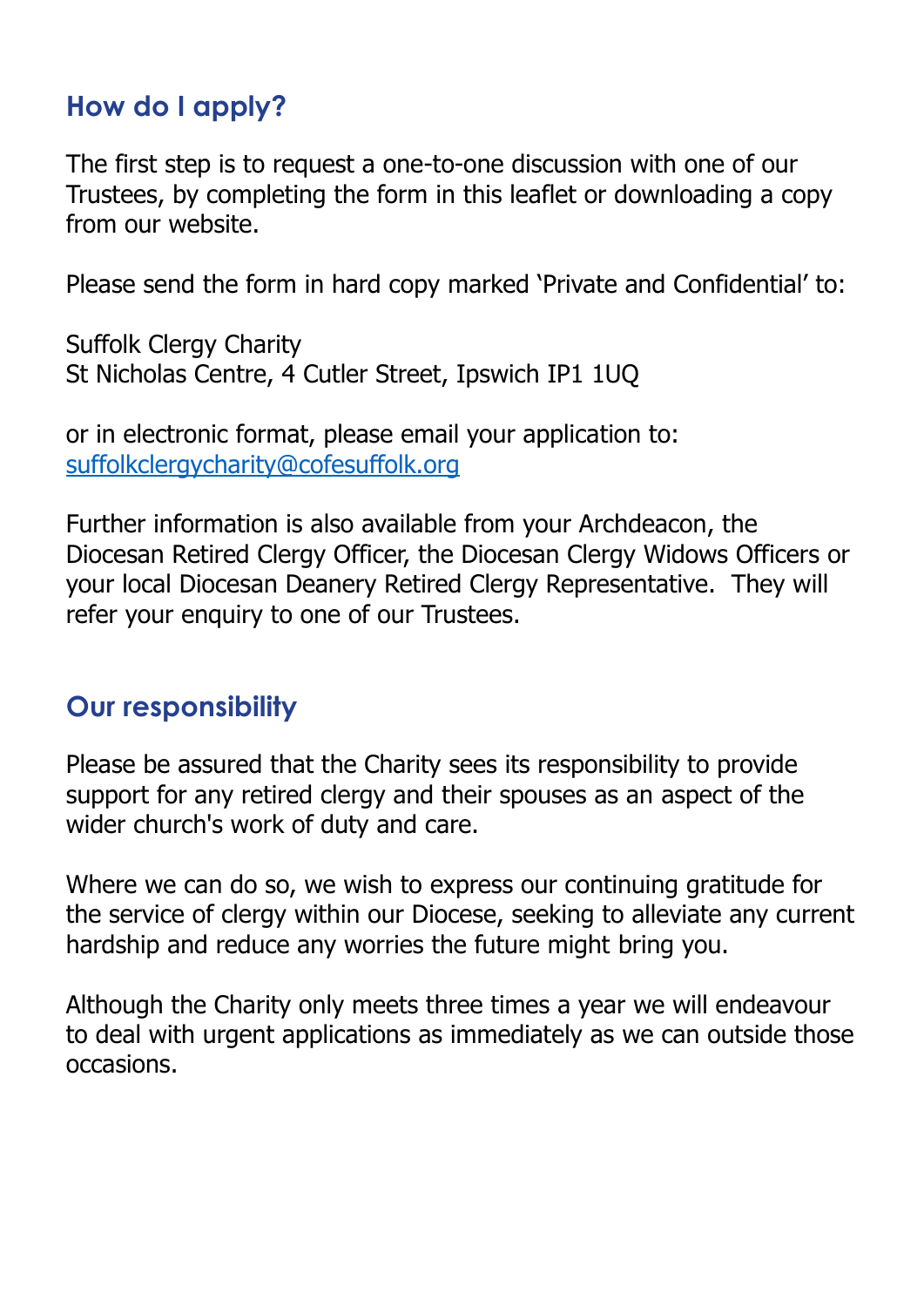#### $\boldsymbol{\mathcal{S}}$ **Request or complete the initial Contact Form**

You may wish to complete this form to arrange a one-to-one meeting with one of our Trustees. All information given on this form will be treated as private and confidential.

| Please tick if you are<br>applying for: | Yourself as a member of<br>retired clergy | Yourself as a<br>widow/widower/<br>dependent of | On behalf of someone<br>else?    |
|-----------------------------------------|-------------------------------------------|-------------------------------------------------|----------------------------------|
|                                         | Please complete Part A                    | retired clergy<br>Please complete Part A        | Please complete Part A<br>and B. |

| <b>PART A</b>        |  |
|----------------------|--|
| Name of person       |  |
| requiring the        |  |
| support              |  |
| Full postal address  |  |
|                      |  |
|                      |  |
|                      |  |
| Telephone number     |  |
|                      |  |
| Email address        |  |
|                      |  |
| Date of birth        |  |
|                      |  |
| Outline of situation |  |
| and help required    |  |
|                      |  |
|                      |  |
|                      |  |
|                      |  |
|                      |  |
|                      |  |
|                      |  |
|                      |  |
|                      |  |
|                      |  |
|                      |  |
|                      |  |
|                      |  |

Signed by applicant …………………………….. Date…………………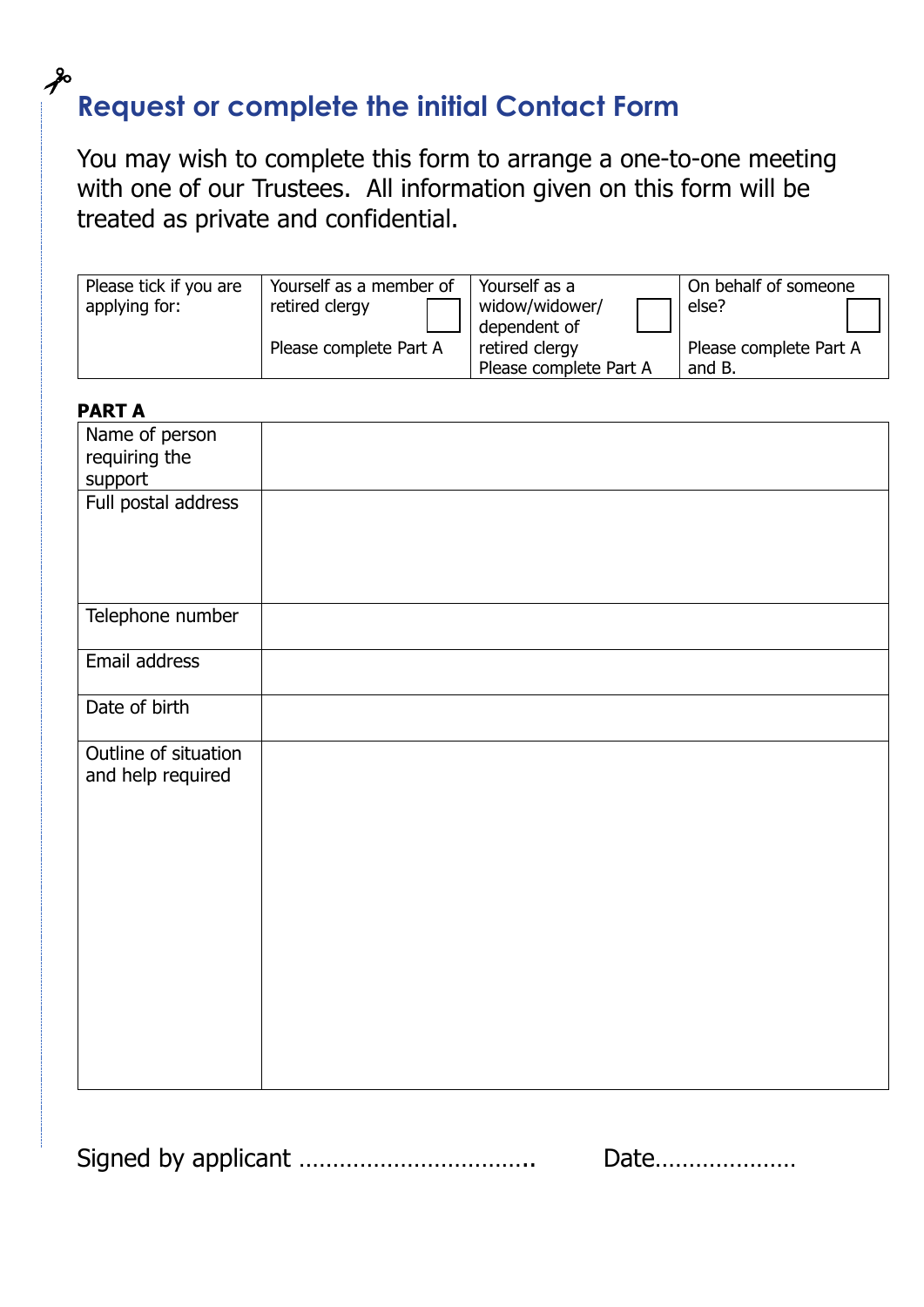#### **Part B**

If you are signing this form on behalf of an applicant, please also complete this section:

| Your name                                              |  |
|--------------------------------------------------------|--|
| Your full postal<br>address                            |  |
| Your relationship to<br>the applicant                  |  |
| Do you have Power<br>of Attorney for the<br>applicant? |  |

#### Bank details:

| <b>Bank account name</b> |  |
|--------------------------|--|
| Bank account number      |  |
| Sort code                |  |

|  | Date |
|--|------|
|--|------|

#### **Please return the form to:**

Please return the form to:-

Suffolk Clergy Charity c/o St Nicholas Centre 4 Cutler Street Ipswich IP1 1UQ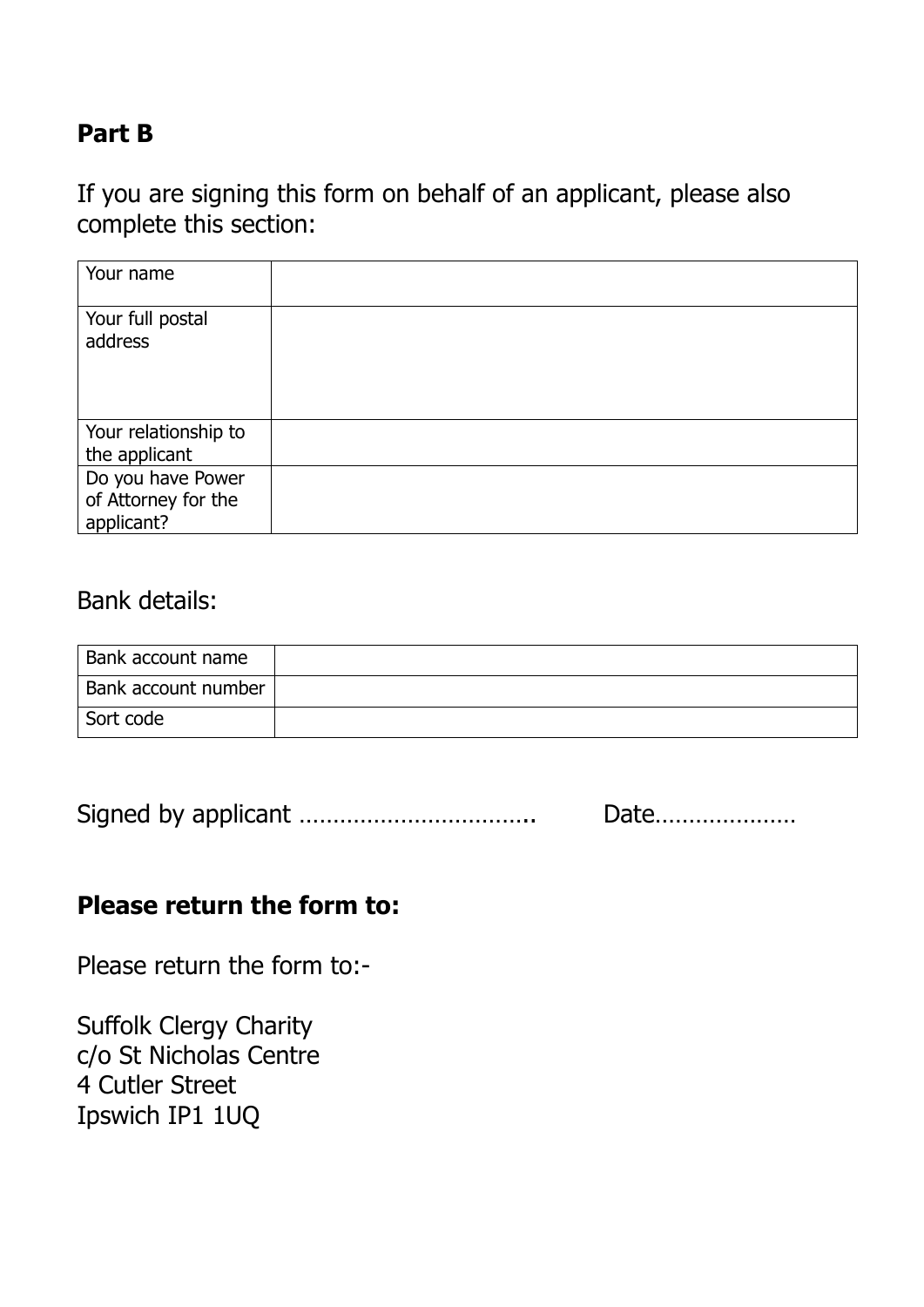# **Acknowledgements**

The Charity wishes to acknowledge the continuing generosity of many clergy, their families and others, in giving a gift, bequest or legacy so as to continue our vital work.

For further information or to make similar donations, please contact: [suffolkclergycharity@cofesuffolk.org](mailto:suffolkclergycharity@cofesuffolk.org)

# **Further information**

Full information is available on the Diocesan website: [www.cofesuffolk.org/well-being-and-support/suffolk-clergy-charity](http://www.cofesuffolk.org/well-being-and-support/suffolk-clergy-charity)